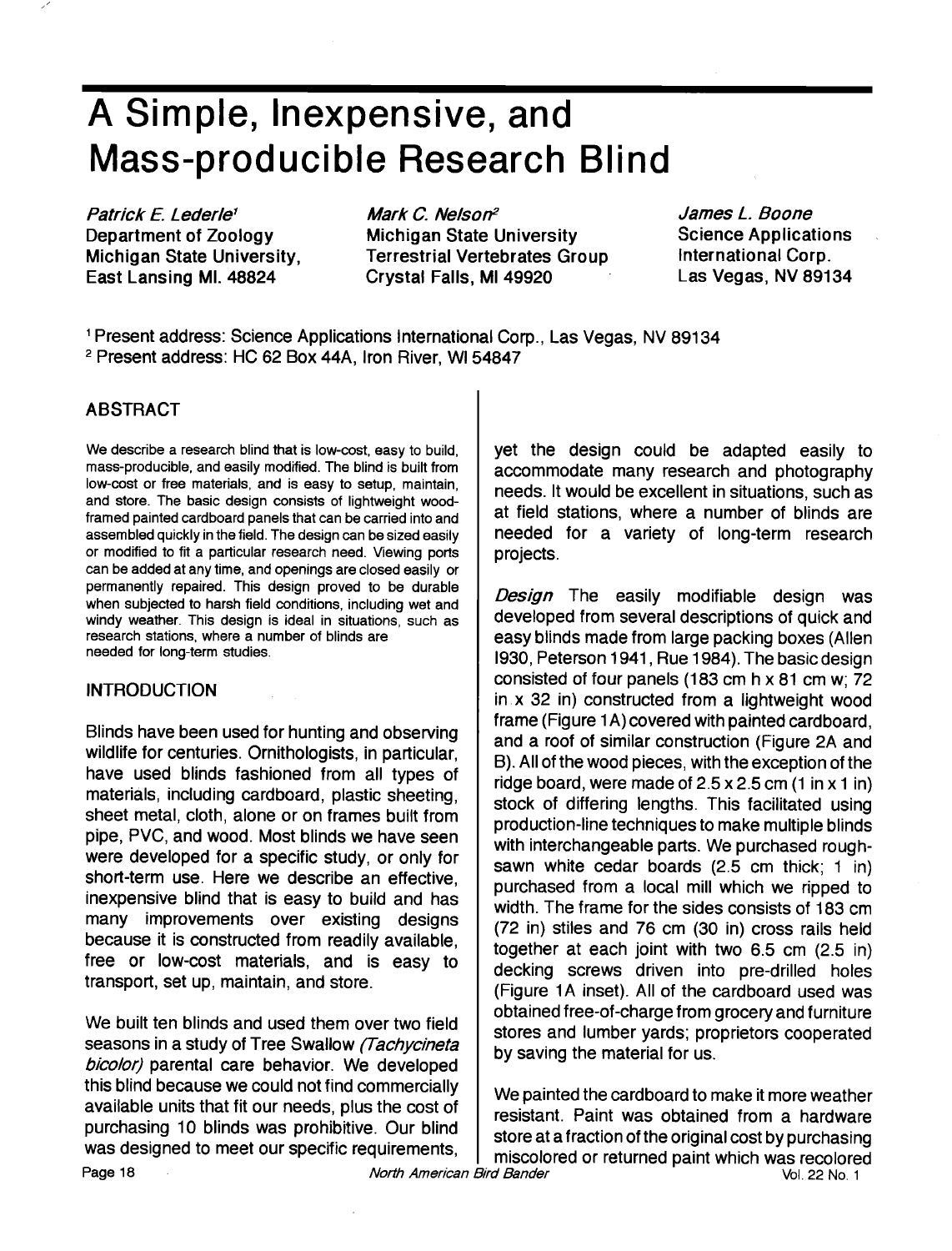**free of charge once we explained our research plans. The cardboard was attached to the frame with 1.3 cm (0.5 in) staples, and the edges were covered with a strip of wood (4.4 cm x 0.6 cm; 1.75 in x 0.25 in) that was screwed to the frame through the cardboard using 3.2 cm (1.25 in), drywall screws. The edge of the cardboard between the frame and the covering strip was sealed using inexpensive latex caulk (see Figure 1 B) to reduce the impact of rain. One of the four frames was used as an entrance door by attaching the bottom middle rail higher on the panel and leaving the cardboard below it unattached on three sides. The full width of the cardboard served as a hinge.** 

**The roof base was 91.5 cm x 96.5 cm (36 in x 38 in) with two cross braces (Figure 2B). To the base we attached a 96.5 cm (38 in) ridge board (2 x 6 cm in cross section; 0.75 in x 2.25 in) and attached three roof joists on each side which were connected at their ends by a fascia piece (Figure 2A).** 

**Fig. 1. Basic side panel construction plans including wood frame (1 A) held together, with decking screws (shown in inset), and covered with painted cardboard attached to frame (lB). English equivalents for metric measures are given in the text.** 

**Connections were made using 6.5 cm (2.5 in) decking screws in predrilled holes. For the roof, we used durable, water resistant, heavy waxed cardboard obtained from chicken packing boxes. The gable ends could be covered with cardboard as well, but we used a dark colored fiberglass screen which provided better ventilation.** 

**Openings for observing or photography can be cut anywhere in the panels using a sharp pocket knife or a razor knife. We also cut approximately 50 x 20 cm (20 in x 8 in) flaps near the bottom of the panels for ventilation. If openings were only cut on three sides, bending the cardboard back into place allowed adequate closure when not in use. A more permanent solution is to glue a patch over the slits from the inside. We also attached removable wood shelves directly to the panel stiles for holding equipment. This size blind readily accommodates a standing person, or will hold a stool or lawn chair.** 

**Fig. 2. Roof panel construction plans (2A), including base frame (2B). Roof was constructed using same techniques as side panels. English equivalents for metric measures are given in the text.** 



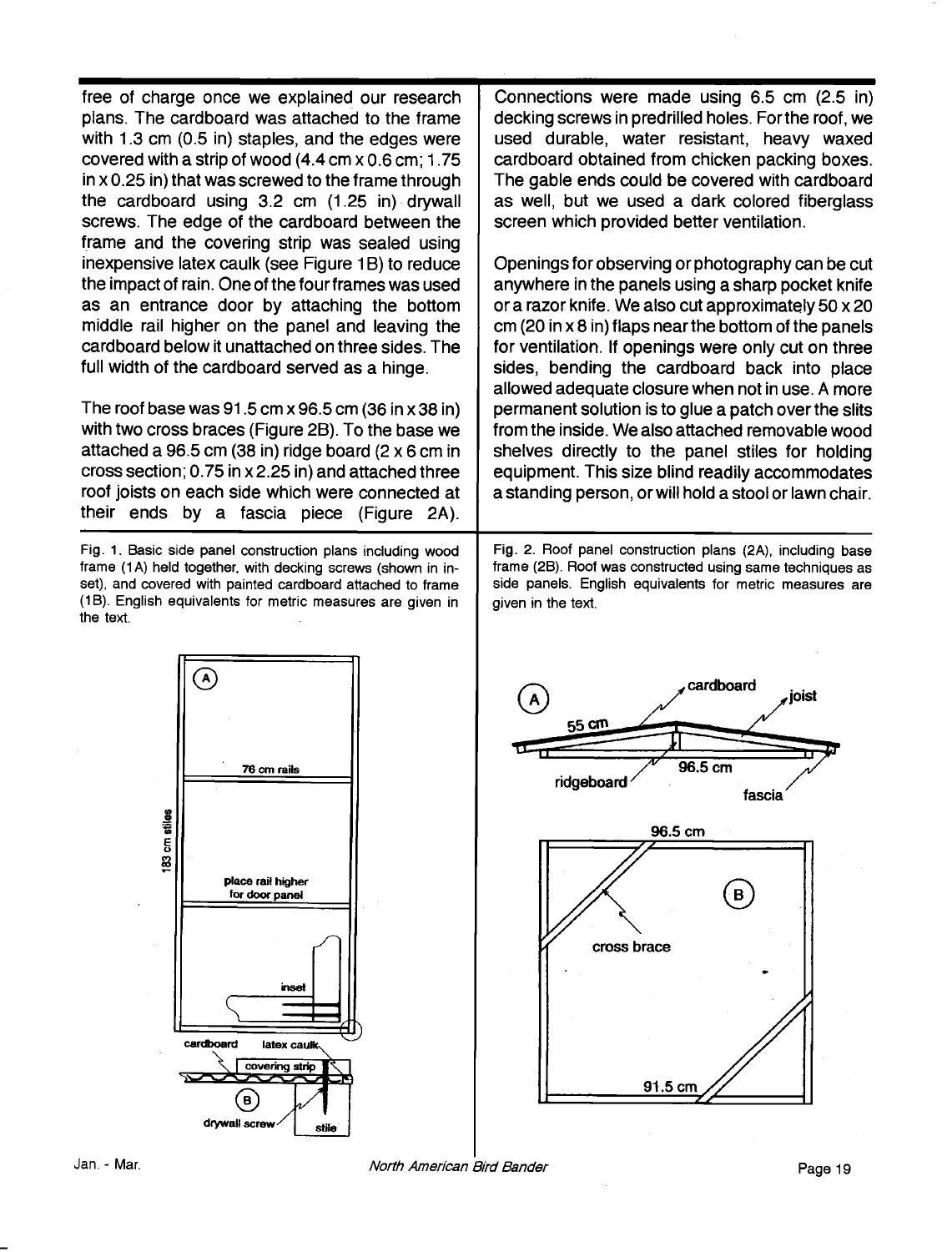**Fig. 3. Assembled blind shown in the field attached to Tree Swallow nestbox. Nestbox post is wrapped with high-density polyethylene to discourage climbing predators.** 



#### **DISCUSSION**

**We developed this blind because our study required the blind be attached to the Tree Swallow nestbox situated atop a wooden post. The**  commercial blind we originally used was difficult to **attach and required an additional sleeve between the blind opening and the nestbox. Our design allowed the blind to be snugged up against the nestbox and post (Figure 3).** 

**To deploy blinds in the field, the four side panels were screwed together at two or three points along their intersection, using 6.5 cm (2.5 in) decking screws and a cordless drill. A manual screwdriver could be used; the cordless tool allowed more rapid and easier assembly. The roof was attached by screwing through the top rail of the side panels into the roof base cross pieces where they intersected. We secured the blind to the ground by driving two 4.5 cm x 4.5 cm x 60 cm (2 in x 2 in x 24 in) wooden stakes into the ground adjacent to opposing bottom comers of the blind and screwing through the stake into the side panel stiles (Fig. 3).** 

**We began deployment on the day after the young in the focal nest hatched. We used the recommended staged deployment technique (Hosking and Gooders 1974, Kinne 1979, Rue 1984) to allow ample time for the adults to become accustomed to the blind. The blind was first placed approximately 10 m from the desired nestbox. After approximately 24 hr it was moved to within 3 m, and on the third day the blind was attached to the nestbox. Initial set up took less than 10 minutes, and we simply carried the blind to the spot where it was first deployed. Final attachment to the nestbox took approximately 20 minutes,**  mainly because prior to final attachment to the **nestbox we had to modify the nestbox so it would open from both the front and back (now inside of the blind). If the nestboxes were already modified, final deployment would have taken less than five minutes. Adult Tree Swallows readily accepted the blinds, sometimes returning to feed young within several minutes of attachment to the nestbox.** 

During 1991, we used five blinds deployed for a **total of 74 days (14.8 days/blind, range 13-17**  days). During 1992, we used 10 blinds deployed **for a total of 215 days (21.5 days/blind range 14- 27 days). Five of the blinds used in 1992 were the same as those used in 1991, so the total use for these five blinds averaged about 35 days. The**  blinds were subjected to a variety of weather **conditions including severe summer thunder storms and continuous wet weather for more than**  24 hours. During 1991, 9.2 cm of rain fell during the period that the blinds were in the field; and in one 24-hr period, over 5.8 cm was received. During 1992, 9.9 cm of rain was received, and one 24 hr period received nearly 5 cm. The blinds were **located in open fields and experienced winds in excess of 32. km/hr, recorded on a hand-held Dwyer wind meter. We experienced no problems due to adverse weather conditions. As a further**  test of durability, one blind already used during **both 1991 and 1992 was deployed in 1993 forover four months (34.9 cm of rain). Although the cardboard panels in most blinds absorbed water**  during rain events and began to buckle after **repeated wetting, they did not separate from the frames, and no structural problems were encountered.** 

**The cost in 1997 dollars to build one blind is approximately \$30.00. Substantial savings can be**